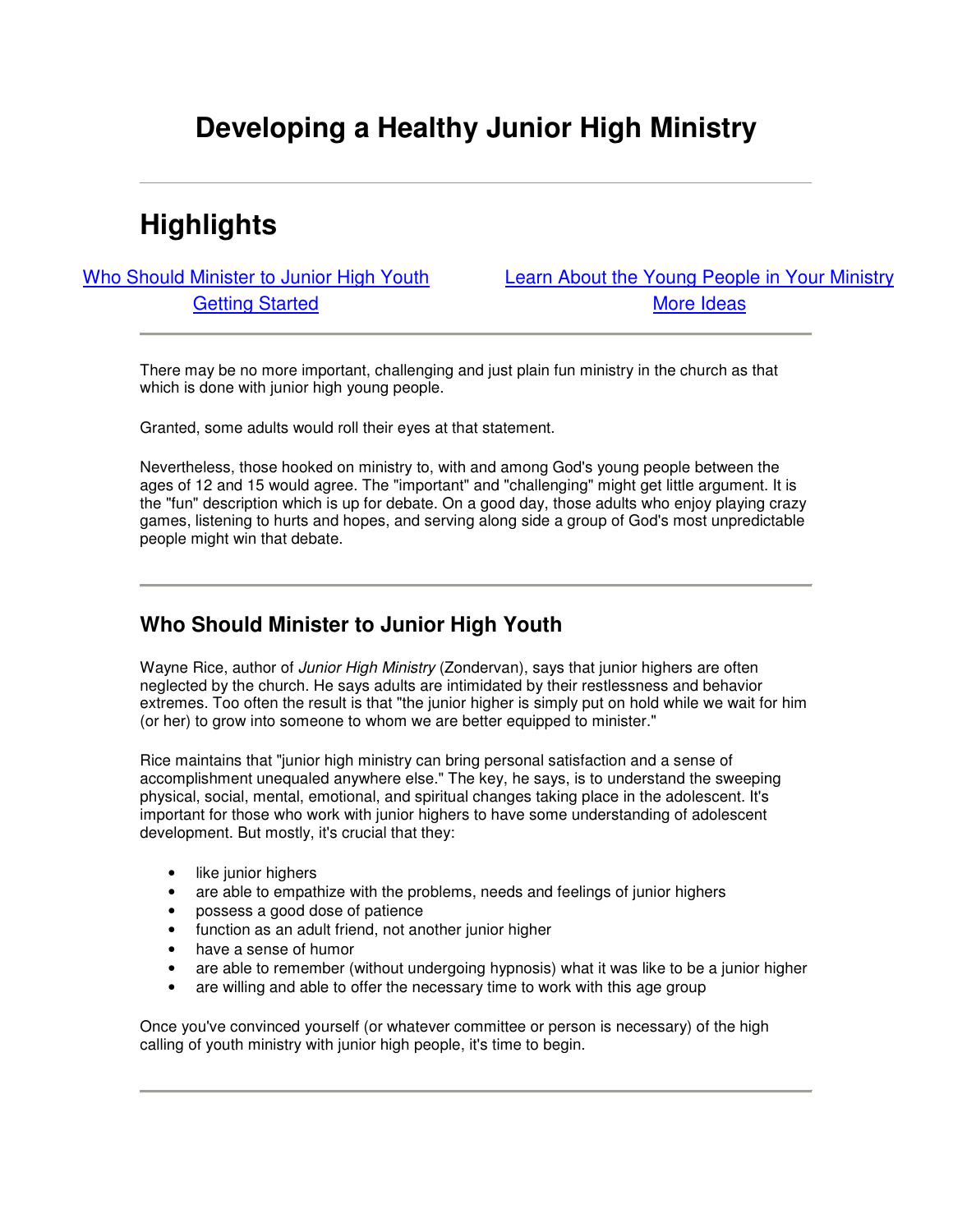## **Getting Started**

Start by forming a task force of junior highers and adults who fit the above description. They may be parents (whose young people don't mind them being involved), young adults, those middleaged, or senior citizens.

Then, decide on the purpose of junior high ministry at your church. You may even want to form your own mission statement if one doesn't already exist. For instance, "the purpose of junior high ministry at First Church is to provide a safe, friendly place for junior highers to have fun, grow in their faith, and serve God." Decide how that will be done, and under what structure:

- How often will the group meet? Decide whether to meet weekly, two or three times a month, monthly, or maybe only quarterly.
- What day of the week/time? A weeknight from 6:30-8P.M? Sunday from 3:30-5P.M. or 6:30-8P.M.? A Sunday morning, hour-long "breakfast club?"
- What will happen when the young people and adults gather? In their book, *Involving Youth in Youth Ministry* (Group Books), Thom and Joani Schultz report how their church's planning task force came up with this structure for meetings:
	- o Community-Building Experience
	- $\circ$  Singing
	- o The Learning Part (lesson content)
	- o Affirmation Experience
	- o Prayer
	- o Specific Closure Experience
	- o Refreshments

Other steps in developing this new ministry will be to:

- 1. recruit and train leadership;
- 2. decide what the role of adults and youth leaders will be (this may involve writing job descriptions);
- 3. survey young people about their wants and needs; and
- 4. set a schedule.

Leadership may already exist on the task force, but be creative in finding additional people. Although parents often have the highest level of interest and commitment in "getting something going" for their sons and daughters, they are not the only potential advisors. Utilize other church members, such as high school or college students, singles and couples of any age, an official "youth group grandma and grandpa." Involve them in Youth Group planning, and train them with curriculum and video tapes that are available. Contact your synod or the national church office for helpful leadership training ideas.

Perhaps your task force will decide the adult leaders should: help lead activities, supervise and provide "crowd control," support the group and help youth lead, be good listeners, participate along with the youth in all activities, share their faith, not take over. You may want youth leaders to:

- help lead activities
- be willing to work with adult leaders
- be responsible
- help plan and organize
- set a good example for other youth by participating willingly
- share their faith.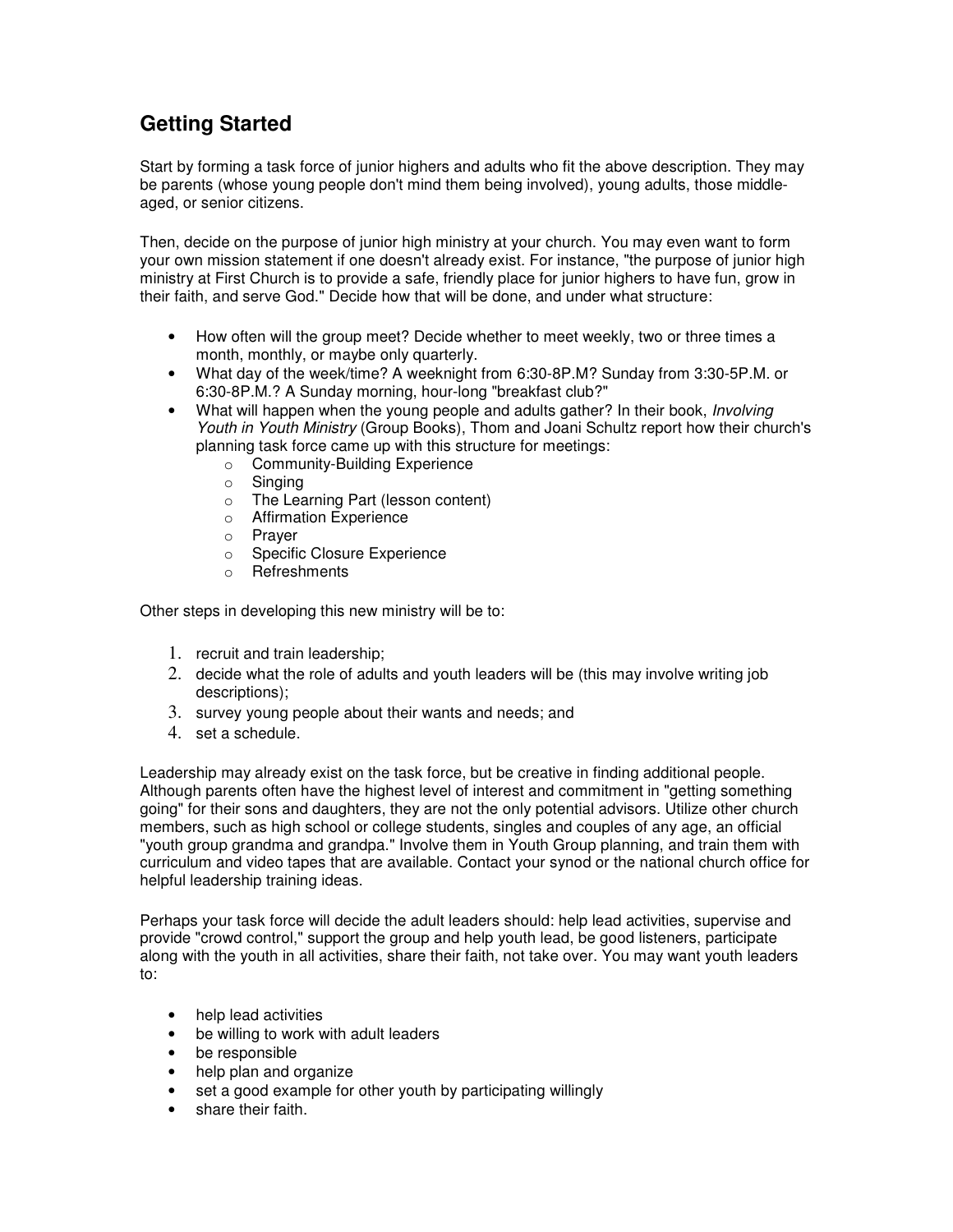## **Learn About the Young People in Your Ministry**

Discover what young people in your church want to do or discuss a "youth group." Develop your own survey, offering concerns/ideas that are easily checked.

Offer blank space for their ideas. For instance:

#### **My Top Five Worries or Concerns Are:**

- \_\_\_\_\_making and keeping friends getting good grades
- \_\_\_\_\_divorce
- \_\_\_\_\_drinking and drug abuse
- \_\_\_\_\_my relationship with God
- \_\_\_\_\_money
- \_\_\_\_\_sexuality concerns
- suicide
- \_\_\_\_\_making a sports "team"
- \_\_\_\_\_feeling good about myself
- \_\_\_\_\_getting along with my parents
- \_\_\_\_\_loneliness
- death
- other
- \_\_\_\_\_other\_\_\_\_\_\_\_\_\_\_\_\_\_\_\_\_\_\_\_\_\_\_\_

### **Five Things I'd Like to do with Other Youth at Church Are:**

- \_\_\_\_\_go on a retreat
- help other people
- \_\_\_\_\_join an athletic team
- \_\_\_\_\_play games
- discuss issues important to me
- \_\_\_\_\_go to a museum
- \_\_\_\_\_attend a sporting event
- \_\_\_\_\_attend a concert
- \_\_\_\_\_learn more about God hear a great speaker
- \_\_\_\_\_meet kids at other churches
- \_\_\_\_\_go skiing
- watch videos
- get support from an adult friend
- serve my church

The book, *Determining Your Needs in Youth Ministry* (GROUP), has many sample surveys and suggestions for writing and taking them.

### **More Ideas**